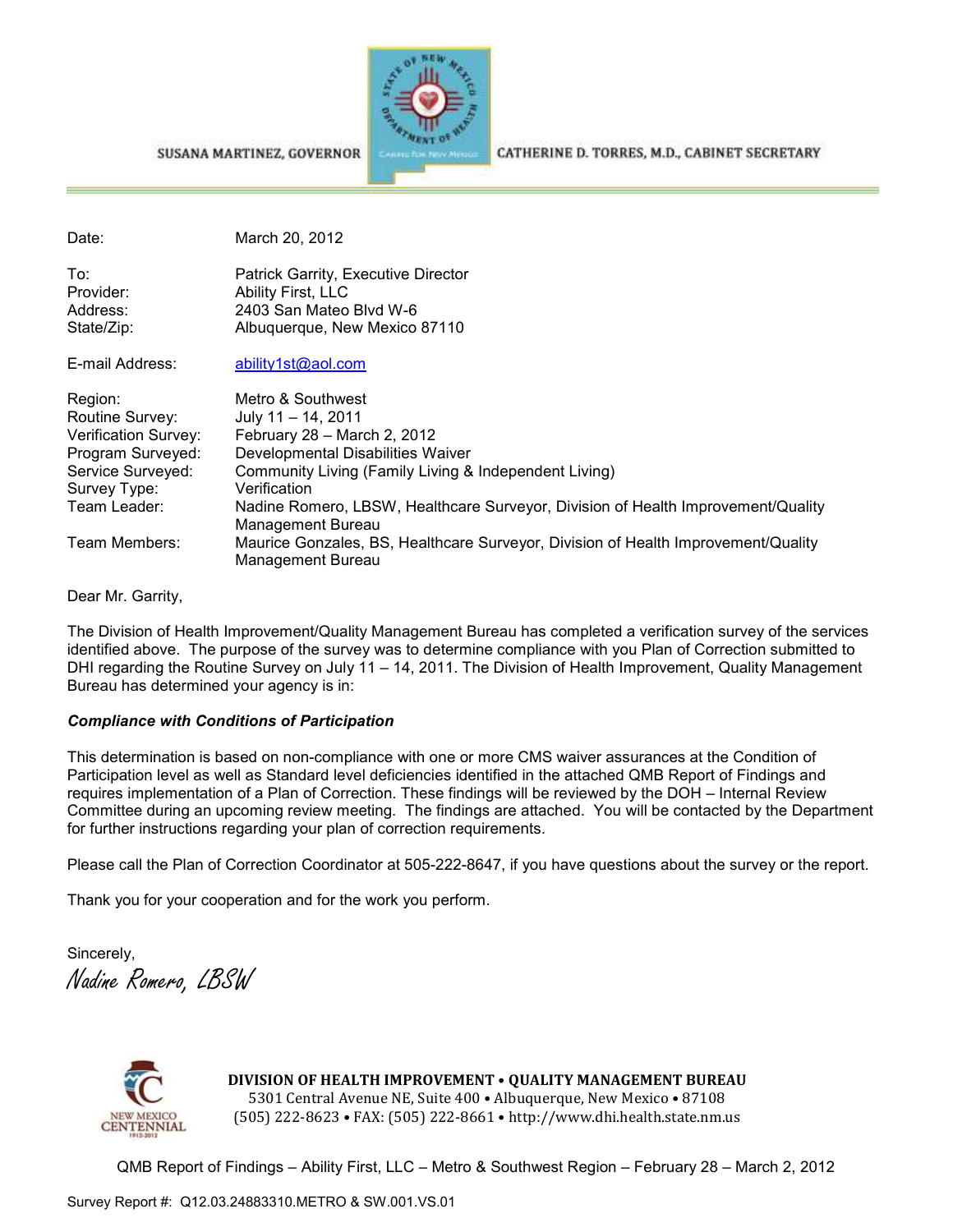Nadine Romero, LBSW Team Lead/Healthcare Surveyor Division of Health Improvement Quality Management Bureau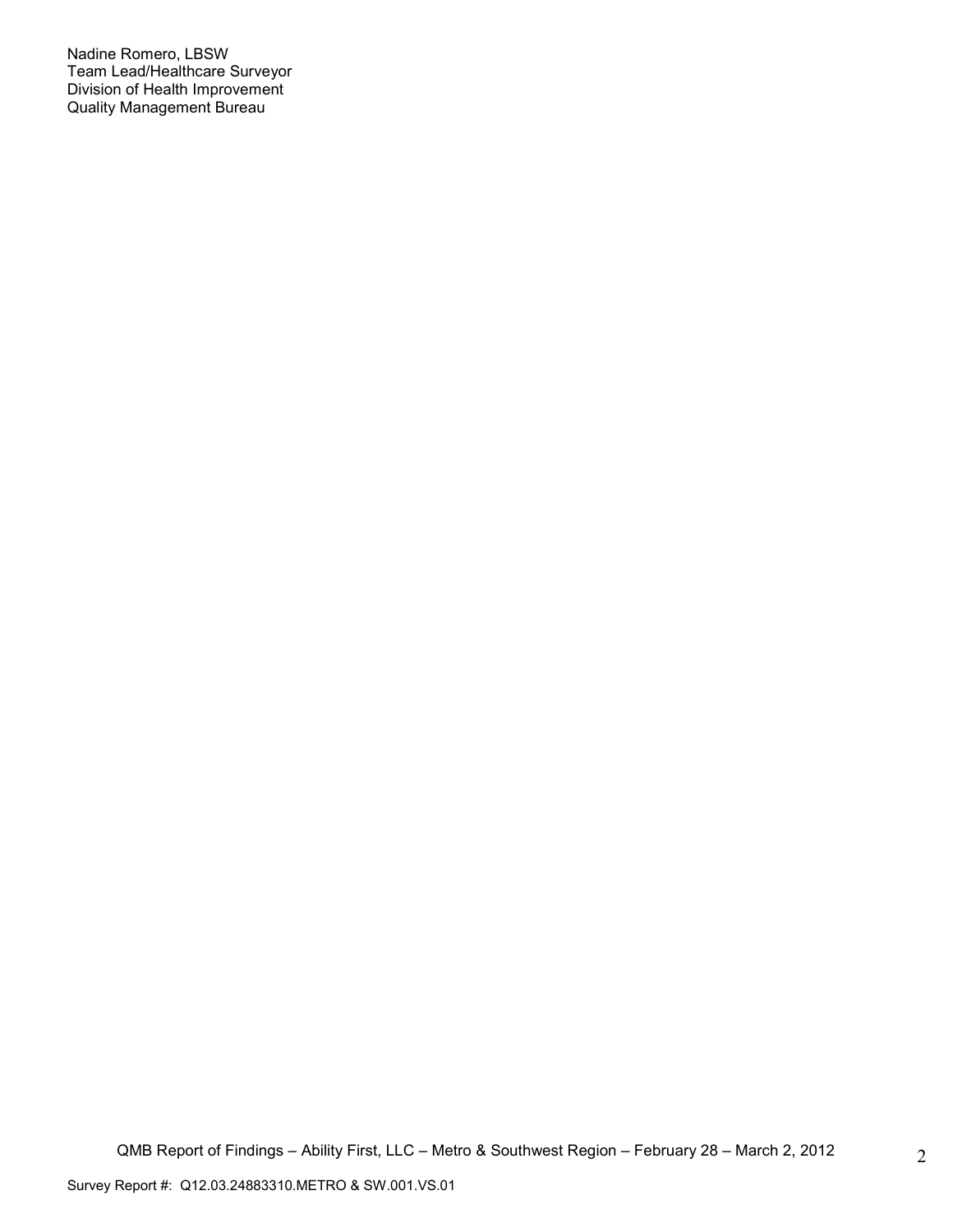| <b>Survey Process Employed:</b>                                                                                                                                                                    |                                                                                                                                                                                                                                                                                  |                                                                                                                                                                                                                                          |
|----------------------------------------------------------------------------------------------------------------------------------------------------------------------------------------------------|----------------------------------------------------------------------------------------------------------------------------------------------------------------------------------------------------------------------------------------------------------------------------------|------------------------------------------------------------------------------------------------------------------------------------------------------------------------------------------------------------------------------------------|
| <b>Entrance Conference Date:</b>                                                                                                                                                                   | February 28, 2012                                                                                                                                                                                                                                                                |                                                                                                                                                                                                                                          |
| Present:                                                                                                                                                                                           | <b>Ability First, LLC</b>                                                                                                                                                                                                                                                        | Patrick Garrity, Executive Director                                                                                                                                                                                                      |
|                                                                                                                                                                                                    | <b>DOH/DHI/QMB</b>                                                                                                                                                                                                                                                               | Nadine Romero, LBSW, Team Lead/Healthcare Surveyor<br>Maurice Gonzales, BS, Healthcare Surveyor                                                                                                                                          |
| <b>Exit Conference Date:</b>                                                                                                                                                                       | March 2, 2012                                                                                                                                                                                                                                                                    |                                                                                                                                                                                                                                          |
| Present:                                                                                                                                                                                           | <b>Ability First, LLC</b>                                                                                                                                                                                                                                                        | Patrick Garrity, Executive Director                                                                                                                                                                                                      |
|                                                                                                                                                                                                    | <b>DOH/DHI/QMB</b>                                                                                                                                                                                                                                                               | Nadine Romero, LBSW, Team Lead/Healthcare Surveyor<br>Maurice Gonzales, BS, Healthcare Surveyor                                                                                                                                          |
| <b>Total Homes Visited</b>                                                                                                                                                                         | Number:                                                                                                                                                                                                                                                                          | 7                                                                                                                                                                                                                                        |
| <b>Family Homes Visited</b><br>❖                                                                                                                                                                   | Number:                                                                                                                                                                                                                                                                          | 7                                                                                                                                                                                                                                        |
| <b>Administrative Locations Visited</b>                                                                                                                                                            | Number:                                                                                                                                                                                                                                                                          | 1                                                                                                                                                                                                                                        |
| <b>Total Sample Size</b>                                                                                                                                                                           | Number:                                                                                                                                                                                                                                                                          | 11<br>0 - Jackson Class Members<br>11 - Non-Jackson Class Members<br>9 - Family Living<br>2 - Independent Living                                                                                                                         |
| Person Served Records Reviewed                                                                                                                                                                     | Number:                                                                                                                                                                                                                                                                          | 5 (The 6th individuals did not have deficiencies which<br>required verification during the verification survey<br>process)                                                                                                               |
| Direct Service Professionals Interviewed                                                                                                                                                           | Number:                                                                                                                                                                                                                                                                          | 9                                                                                                                                                                                                                                        |
| Direct Service Professionals Record Review                                                                                                                                                         | Number:                                                                                                                                                                                                                                                                          | 59                                                                                                                                                                                                                                       |
| Service Coordinator Record Review                                                                                                                                                                  | Number:                                                                                                                                                                                                                                                                          | 4                                                                                                                                                                                                                                        |
| Administrative Files Reviewed                                                                                                                                                                      | <b>Billing Records</b><br>$\bullet$<br><b>Medical Records</b><br>$\bullet$<br>$\bullet$<br><b>Personnel Files</b><br>$\bullet$<br><b>Training Records</b><br>$\bullet$<br>$\bullet$<br>$\bullet$<br>$\bullet$<br>$\bullet$<br><b>Evacuation Drills</b><br>$\bullet$<br>$\bullet$ | Incident Management Records<br>Agency Policy and Procedure<br><b>Caregiver Criminal History Screening Records</b><br><b>Employee Abuse Registry</b><br>Human Rights Notes and/or Meeting Minutes<br>Quality Assurance / Improvement Plan |
| CC: Distribution List:<br>DOH - Division of Health Improvement<br>DOH - Developmental Disabilities Supports Division<br>DOH - Office of Internal Audit<br><b>HSD - Medical Assistance Division</b> |                                                                                                                                                                                                                                                                                  |                                                                                                                                                                                                                                          |
|                                                                                                                                                                                                    |                                                                                                                                                                                                                                                                                  | QMB Report of Findings - Ability First, LLC - Metro & Southwest Region - February 28 - March 2, 2012                                                                                                                                     |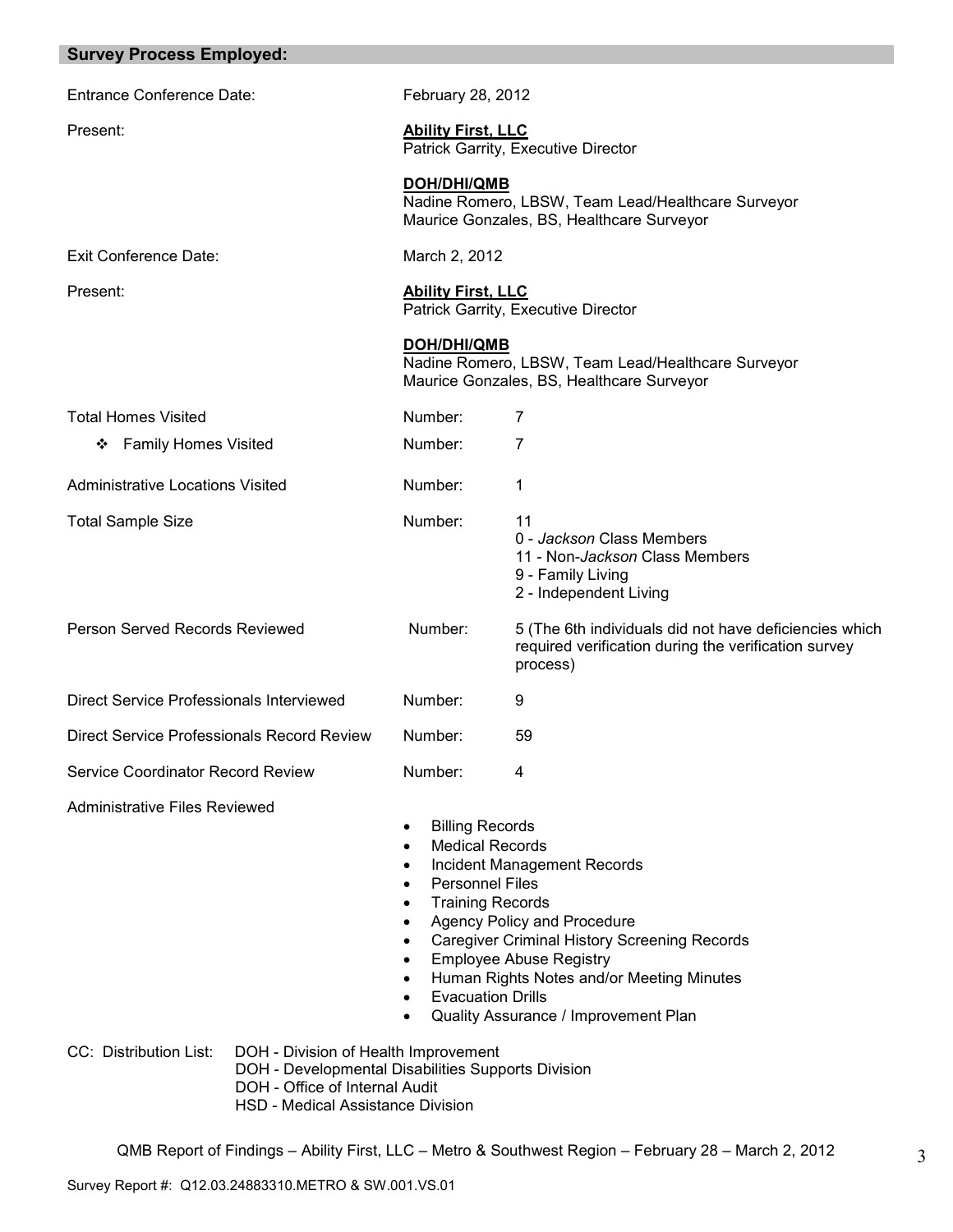## **QMB Determinations of Compliance**

• "Compliance with Conditions of Participation"

The QMB determination of "Compliance with Conditions of Participation," indicates that a provider is in compliance with all 'Conditions of Participation,' (CoP) but may have standard level deficiencies (deficiencies which are not at the condition level) out of compliance. The agency has obtained a level of compliance such that there is a minimal potential for harm to individuals' health and safety. To qualify for a determination of Compliance with Conditions of Participation, the provider must be in compliance with *all* Conditions of Participation.

• "Partial-Compliance with Conditions of Participation"

The QMB determination of "Partial-Compliance with Conditions of Participation" indicates that a provider is out of compliance with one (1) to three (3) 'Conditions of Participation.' This partialcompliance, if not corrected, may result in a serious negative outcome or the potential for more than minimal harm to individuals' health and safety. The Agency may also have standard level deficiencies (deficiencies which are not at the condition level).

Providers receiving a repeat determination of 'Partial-Compliance' for repeat deficiencies of CoPs may be referred by the Quality Management Bureau to the Internal Review Committee (IRC) for consideration of remedies and possible actions.

• "Non-Compliant with Conditions of Participation":

The QMB determination of "Non-Compliance with Conditions of Participation," indicates a provider is significantly out of compliance with Conditions of Participation and/or has:

- Four (4) Conditions of Participation out of compliance.
- Multiple findings of widespread non-compliance with any standard or regulation with a significant potential for more than minimal harm.
- Any finding of actual harm or Immediate Jeopardy.

The Agency may also have standard level deficiencies (deficiencies which are not at the condition level).

Providers receiving a repeat determination of 'Non-Compliance' will be referred by Quality Management Bureau to the Internal Review Committee (IRC) for consideration of remedies and possible actions.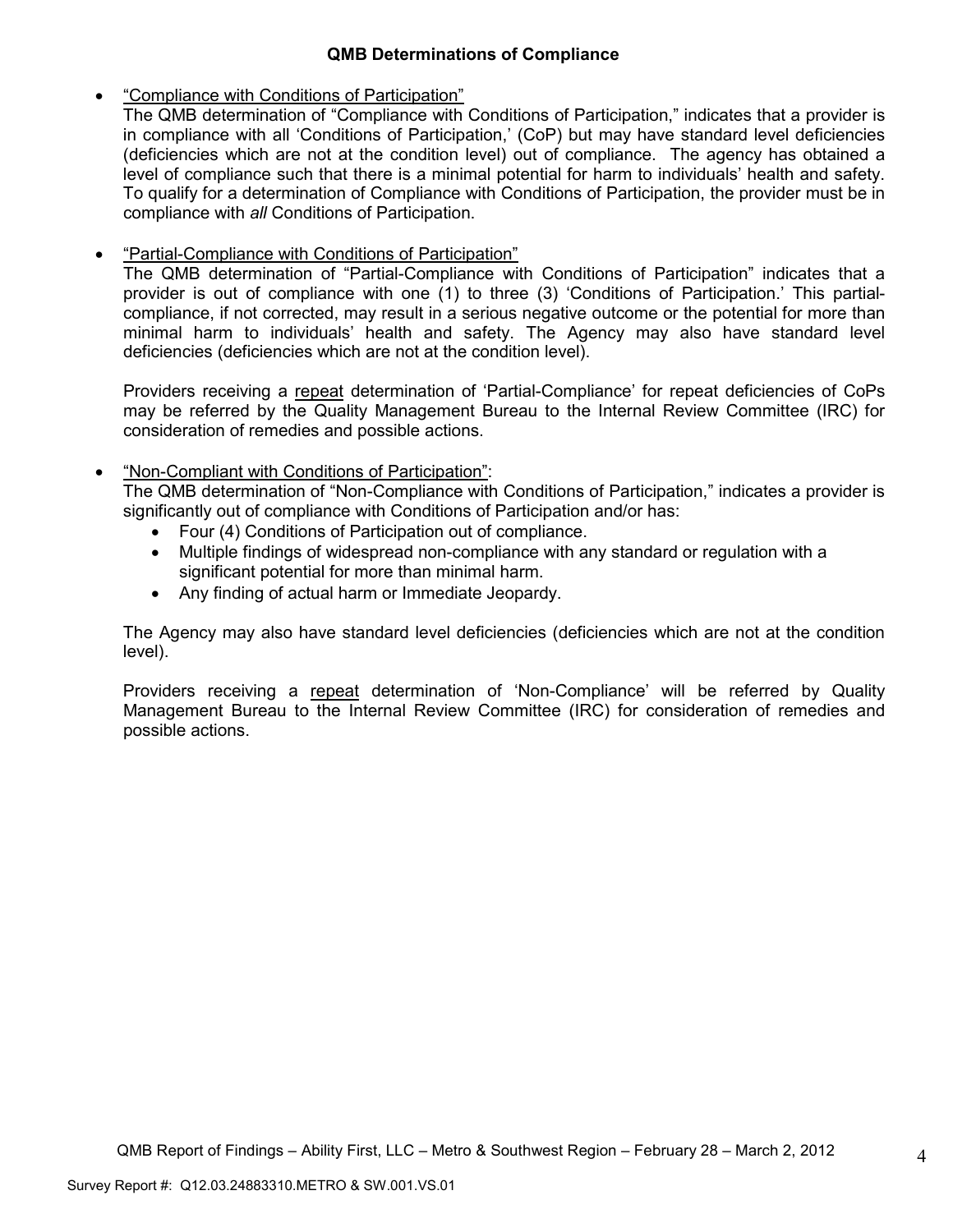# **Attachment C**

#### **Guidelines for the Provider Informal Reconsideration of Finding (IRF) Process**

### **Introduction:**

Throughout the QMB Survey process, surveyors are openly communicating with providers. Open communication means surveyors have clarified issues and/or requested missing information before completing the review through the use of the signed/dated "Document Request," or "administrative Needs," etc. forms. Regardless, there may still be instances where the provider disagrees with a specific finding. Providers may use the following process to informally dispute a finding.

### **Instructions:**

- 1. The Informal Reconsideration of the Finding (IRF) request must be in writing to the QMB Deputy Bureau Chief **within 10 business days** of receipt of the final Report of Findings.
- 2. The written request for an IRF *must* be completed on the QMB Request for Informal Reconsideration of Finding form available on the QMB website: http://dhi.health.state.nm.us/qmb
- 3. The written request for an IRF must specify in detail the request for reconsideration and why the finding is inaccurate.
- 4. The IRF request must include all supporting documentation or evidence.
- 5. If you have questions about the IRC process, email the IRF Chairperson, Scott Good at scott.good@state.nm.us for assistance.

## **The following limitations apply to the IRF process:**

- The request for an IRF and all supporting evidence must be received within 10 business days.
- Findings based on evidence requested during the survey and not provided may not be subject to reconsideration.
- The supporting documentation must be new evidence not previously reviewed or requested by the survey team.
- Providers must continue to complete their Plan of Correction during the IRF process
- Providers may not request an IRF to challenge the sampling methodology.
- Providers may not request an IRF based on disagreement with the nature of the standard or regulation.
- Providers may not request an IRF to challenge the team composition.
- Providers may not request an IRF to challenge the DHI/QMB determination of compliance or the length of their DDSD provider contract.

A Provider forfeits the right to an IRF if the request is not made within 10 business days of receiving the report and/or does not include all supporting documentation or evidence to show compliance with the standards and regulations.

The IRF Committee will review the request, the Provider will be notified in writing of the ruling; no face-toface meeting will be conducted.

When a Provider requests that a finding be reconsidered, it does not stop or delay the Plan of Correction process. **Providers must continue to complete the Plan of Correction, including the finding in dispute regardless of the IRF status.** If a finding is removed or modified, it will be noted and removed or modified from the Report of Findings. It should be noted that in some cases a Plan of Correction may be completed prior to the IRF process being completed. The provider will be notified in writing on the decisions of the IRF committee.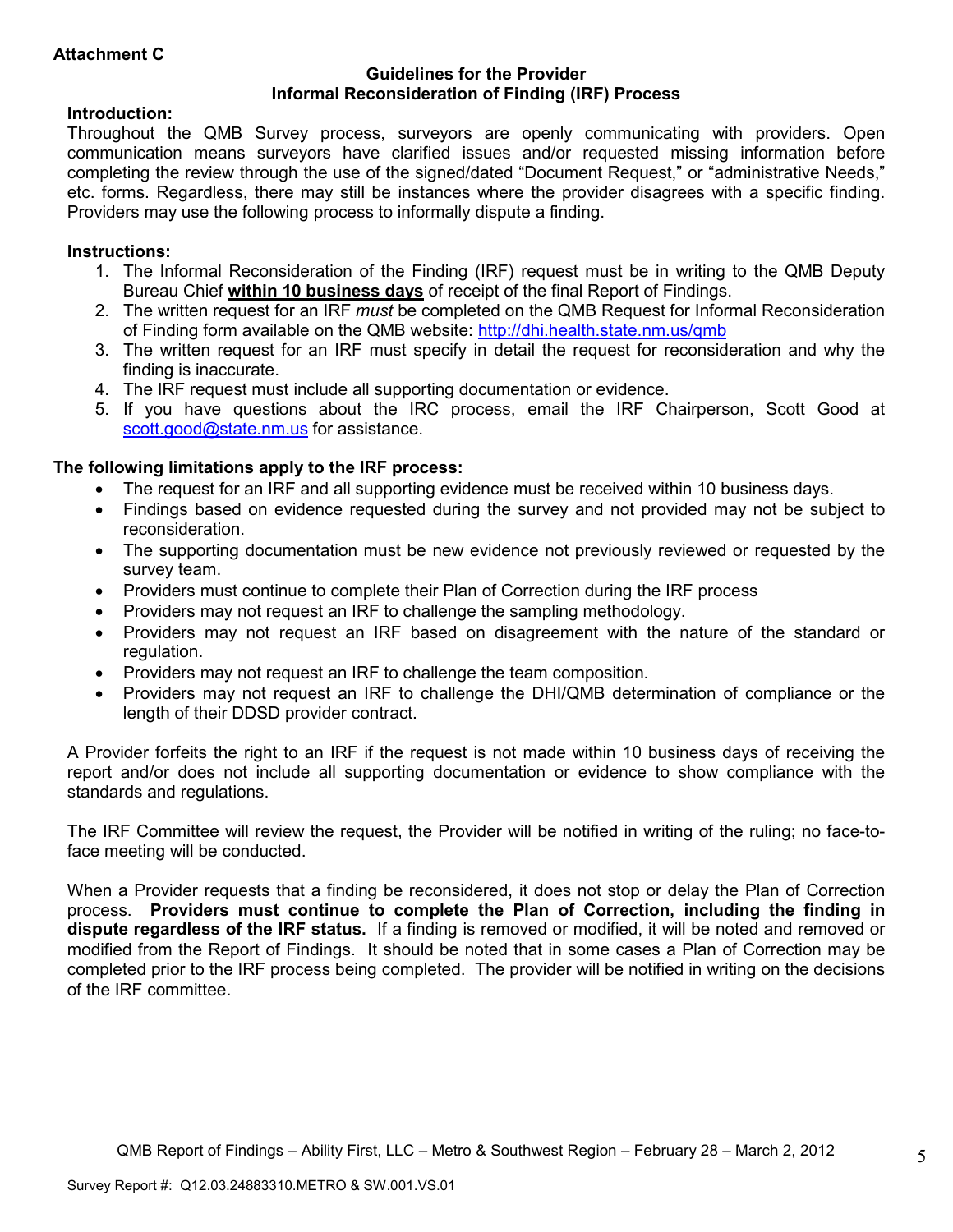| Agency:                     | Ability First, LLC - Metro & Southwest Regions        |
|-----------------------------|-------------------------------------------------------|
| Program:                    | Developmental Disabilities Waiver                     |
| Service:                    | Community Living (Family Living & Independent Living) |
| Monitoring Type:            | <b>Verification Survey</b>                            |
| <b>Routine Survey:</b>      | July 11 - 14, 2011                                    |
| <b>Verification Survey:</b> | <b>February 28 - March 2, 2012</b>                    |

| <b>Standard of Care</b>                                                                                                                                                                                                                                                                                                                                                                                                                                                                                                                                                                                                                                                                                                                                                                                                                                                                                                                                                                                                                                                                                                                                                                                                                                                                                 | July 11 - 14, 2011 Deficiencies                                                                                                                                                                                                                                                                                                                                                       | February 28 - March 2, 2012<br>Verification Survey - New and Repeat<br><b>Deficiencies</b>                                                                                                                                                                                                                                                                                                      |
|---------------------------------------------------------------------------------------------------------------------------------------------------------------------------------------------------------------------------------------------------------------------------------------------------------------------------------------------------------------------------------------------------------------------------------------------------------------------------------------------------------------------------------------------------------------------------------------------------------------------------------------------------------------------------------------------------------------------------------------------------------------------------------------------------------------------------------------------------------------------------------------------------------------------------------------------------------------------------------------------------------------------------------------------------------------------------------------------------------------------------------------------------------------------------------------------------------------------------------------------------------------------------------------------------------|---------------------------------------------------------------------------------------------------------------------------------------------------------------------------------------------------------------------------------------------------------------------------------------------------------------------------------------------------------------------------------------|-------------------------------------------------------------------------------------------------------------------------------------------------------------------------------------------------------------------------------------------------------------------------------------------------------------------------------------------------------------------------------------------------|
| <b>Medication Delivery - PRN</b><br>Tag # 1A09.1<br><b>Medication</b>                                                                                                                                                                                                                                                                                                                                                                                                                                                                                                                                                                                                                                                                                                                                                                                                                                                                                                                                                                                                                                                                                                                                                                                                                                   | Scope and Severity Rating: D                                                                                                                                                                                                                                                                                                                                                          | <b>Standard Level Deficiency</b>                                                                                                                                                                                                                                                                                                                                                                |
| Developmental Disabilities (DD) Waiver Service<br>Standards effective 4/1/2007<br><b>CHAPTER 1 II. PROVIDER AGENCY</b><br><b>REQUIREMENTS:</b> The objective of these standards<br>is to establish Provider Agency policy, procedure<br>and reporting requirements for DD Medicaid Waiver<br>program. These requirements apply to all such<br>Provider Agency staff, whether directly employed or<br>subcontracting with the Provider Agency. Additional<br>Provider Agency requirements and personnel<br>qualifications may be applicable for specific service<br>standards.<br>E. Medication Delivery: Provider Agencies that<br>provide Community Living, Community Inclusion or<br>Private Duty Nursing services shall have written<br>policies and procedures regarding medication(s)<br>delivery and tracking and reporting of medication<br>errors in accordance with DDSD Medication<br>Assessment and Delivery Policy and Procedures,<br>the Board of Nursing Rules and Board of Pharmacy<br>standards and regulations.<br>(2) When required by the DDSD Medication<br>Assessment and Delivery Policy, Medication<br>Administration Records (MAR) shall be maintained<br>and include:<br>(a) The name of the individual, a transcription of<br>the physician's written or licensed health care | Based on record review, the Agency failed to<br>maintain PRN Medication Administration Records<br>which contained all elements required by standard<br>for 1 of 11 Individuals.<br>Individual #11<br>May 2011<br>Medication Administration Records did not<br>contain the exact amount to be used in a 24 hour<br>period:<br>• Fleet Enema 1 bottle (PRN)<br>• Ibuprofen 200 mg (PRN) | <b>New &amp; Repeat Finding:</b><br>Based on record review, the Agency failed to maintain<br><b>PRN Medication Administration Records which</b><br>contained all elements required by standard for 1 of 9<br>Individuals.<br>Individual #1<br>January 2012<br>Medication Administration Records did not contain<br>the exact amount to be used in a 24 hour period:<br>• Clonazapam .5 mg (PRN) |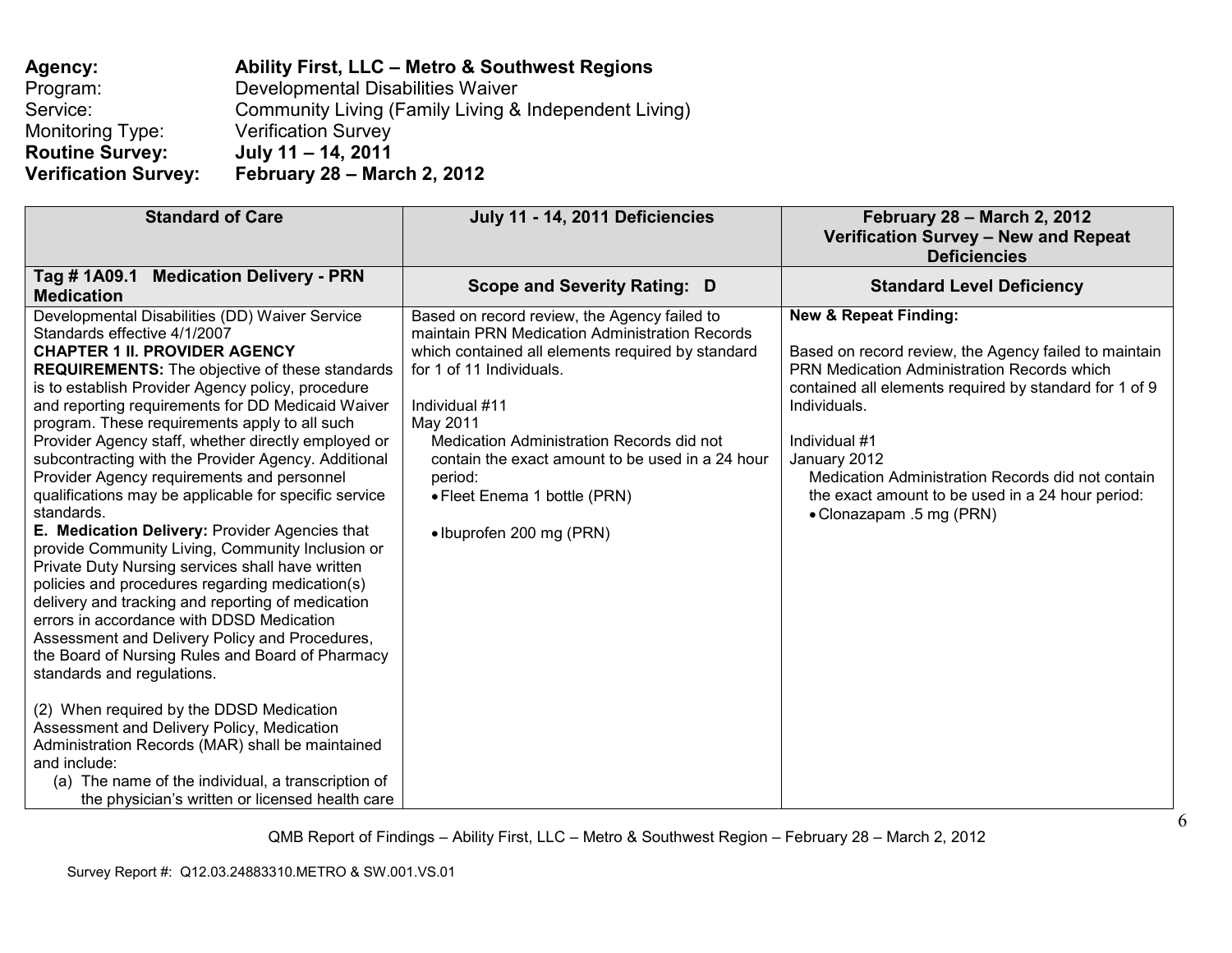| provider's prescription including the brand         |  |  |
|-----------------------------------------------------|--|--|
| and generic name of the medication,                 |  |  |
| diagnosis for which the medication is               |  |  |
| prescribed;                                         |  |  |
| (b) Prescribed dosage, frequency and                |  |  |
| method/route of administration, times and           |  |  |
| dates of administration;                            |  |  |
| (c) Initials of the individual administering or     |  |  |
| assisting with the medication;                      |  |  |
| (d) Explanation of any medication irregularity;     |  |  |
| (e) Documentation of any allergic reaction or       |  |  |
| adverse medication effect; and                      |  |  |
| For PRN medication, an explanation for the<br>(f)   |  |  |
| use of the PRN medication shall include             |  |  |
| observable signs/symptoms or                        |  |  |
| circumstances in which the medication is to         |  |  |
| be used, and documentation of effectiveness         |  |  |
| of PRN medication administered.                     |  |  |
|                                                     |  |  |
| (3) The Provider Agency shall also maintain a       |  |  |
| signature page that designates the full name that   |  |  |
| corresponds to each initial used to document        |  |  |
| administered or assisted delivery of each dose;     |  |  |
|                                                     |  |  |
| (4) MARs are not required for individuals           |  |  |
| participating in Independent Living who self-       |  |  |
| administer their own medications;                   |  |  |
| (5) Information from the prescribing pharmacy       |  |  |
| regarding medications shall be kept in the home and |  |  |
| community inclusion service locations and shall     |  |  |
| include the expected desired outcomes of            |  |  |
| administrating the medication, signs and symptoms   |  |  |
| of adverse events and interactions with other       |  |  |
| medications;                                        |  |  |
|                                                     |  |  |
| NMAC 16.19.11.8 MINIMUM STANDARDS:                  |  |  |
| A. MINIMUM STANDARDS FOR THE                        |  |  |
| DISTRIBUTION, STORAGE, HANDLING AND                 |  |  |
| <b>RECORD KEEPING OF DRUGS:</b>                     |  |  |
| (d) The facility shall have a Medication            |  |  |
| Administration Record (MAR) documenting             |  |  |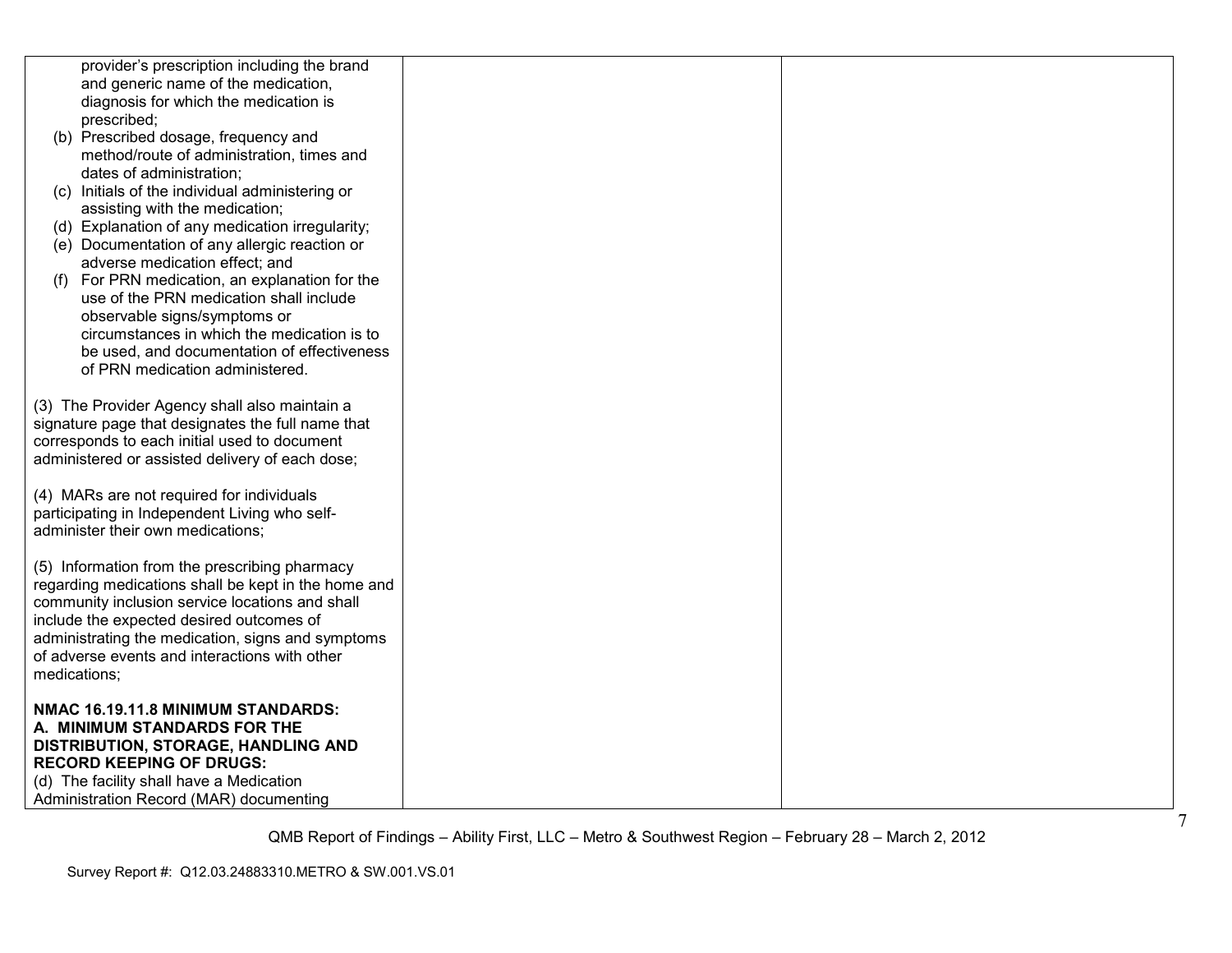| medication administered to residents, including        |  |
|--------------------------------------------------------|--|
| over-the-counter medications. This                     |  |
| documentation shall include:                           |  |
| Name of resident;<br>(i)                               |  |
| Date given;<br>(ii)                                    |  |
| (iii) Drug product name;                               |  |
| (iv) Dosage and form;                                  |  |
| (v) Strength of drug;                                  |  |
| (vi) Route of administration;                          |  |
| (vii) How often medication is to be taken;             |  |
| (viii) Time taken and staff initials;                  |  |
| (ix) Dates when the medication is discontinued         |  |
| or changed;                                            |  |
| The name and initials of all staff<br>(x)              |  |
| administering medications.                             |  |
|                                                        |  |
| <b>Model Custodial Procedure Manual</b>                |  |
| <b>D. Administration of Drugs</b>                      |  |
| Unless otherwise stated by practitioner, patients will |  |
| not be allowed to administer their own medications.    |  |
| Document the practitioner's order authorizing the      |  |
| self-administration of medications.                    |  |
|                                                        |  |
| All PRN (As needed) medications shall have             |  |
| complete detail instructions regarding the             |  |
| administering of the medication. This shall include:   |  |
| $\triangleright$ symptoms that indicate the use of the |  |
| medication,                                            |  |
| exact dosage to be used, and<br>➤                      |  |
| the exact amount to be used in a 24 hour<br>➤          |  |
| period.                                                |  |
|                                                        |  |
| <b>Department of Health</b>                            |  |
| <b>Developmental Disabilities Supports Division</b>    |  |
| (DDSD) Medication Assessment and Delivery              |  |
| Policy - Eff. November 1, 2006                         |  |
| F. PRN Medication                                      |  |
| 3. Prior to self-administration, self-administration   |  |
| with physical assist or assisting with delivery of PRN |  |
| medications, the direct support staff must contact     |  |
| the agency nurse to describe observed symptoms         |  |
| and thus assure that the PRN medication is being       |  |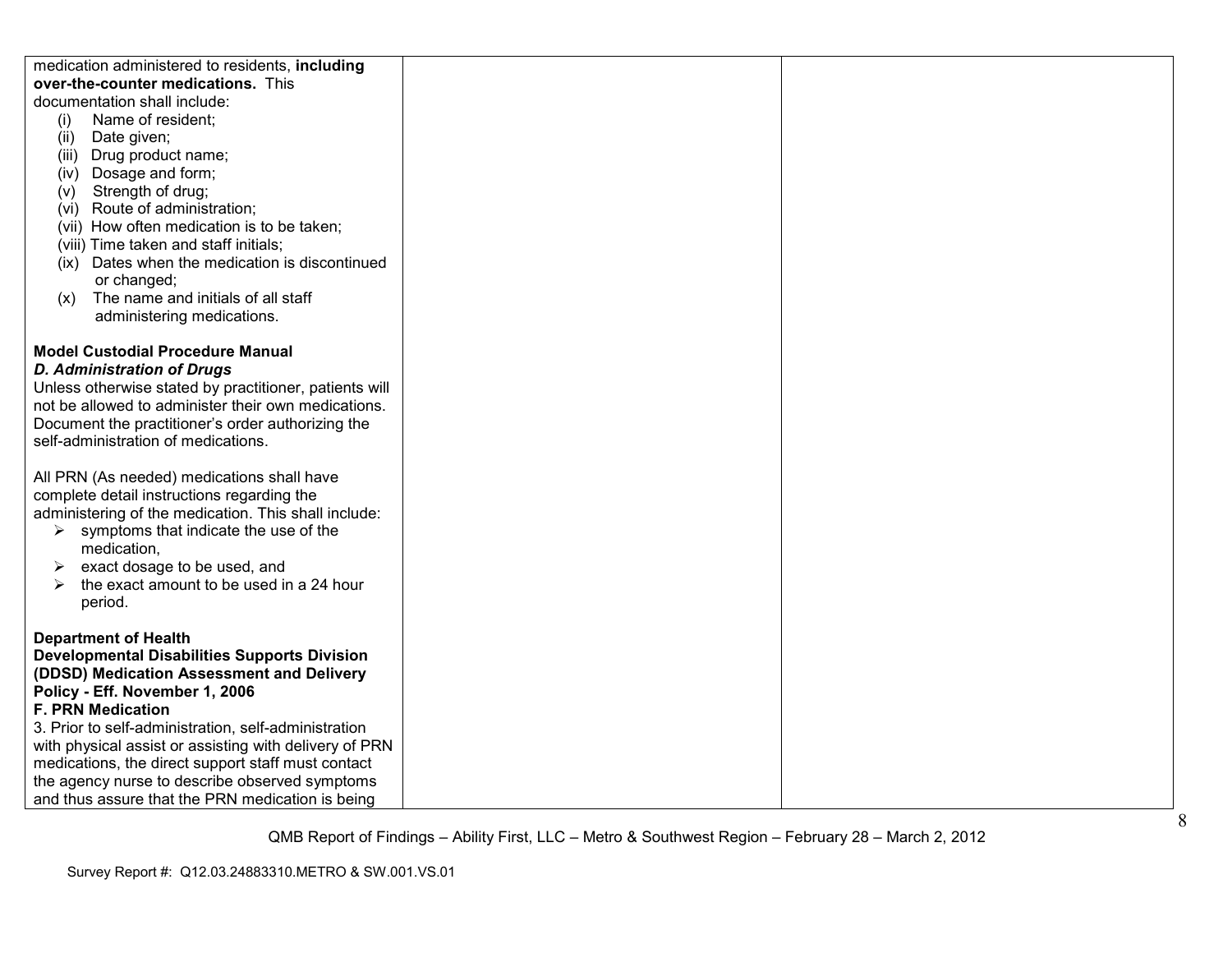| used according to instructions given by the ordering<br>PCP. In cases of fever, respiratory distress<br>(including coughing), severe pain, vomiting,<br>diarrhea, change in responsiveness/level of<br>consciousness, the nurse must strongly consider<br>the need to conduct a face-to-face assessment to<br>assure that the PRN does not mask a condition<br>better treated by seeking medical attention. This<br>does not apply to home based/family living settings<br>where the provider is related by affinity or by<br>consanguinity to the individual.                                                                                                                                                                                                                                                                                                                                                                                           |  |
|----------------------------------------------------------------------------------------------------------------------------------------------------------------------------------------------------------------------------------------------------------------------------------------------------------------------------------------------------------------------------------------------------------------------------------------------------------------------------------------------------------------------------------------------------------------------------------------------------------------------------------------------------------------------------------------------------------------------------------------------------------------------------------------------------------------------------------------------------------------------------------------------------------------------------------------------------------|--|
| 4. The agency nurse shall review the utilization of<br>PRN medications routinely. Frequent or escalating<br>use of PRN medications must be reported to the<br>PCP and discussed by the Interdisciplinary for<br>changes to the overall support plan (see Section H<br>of this policy).                                                                                                                                                                                                                                                                                                                                                                                                                                                                                                                                                                                                                                                                   |  |
| H. Agency Nurse Monitoring<br>1. Regardless of the level of assistance with<br>medication delivery that is required by the individual<br>or the route through which the medication is<br>delivered, the agency nurses must monitor the<br>individual's response to the effects of their routine<br>and PRN medications. The frequency and type of<br>monitoring must be based on the nurse's<br>assessment of the individual and consideration of<br>the individual's diagnoses, health status, stability,<br>utilization of PRN medications and level of support<br>required by the individual's condition and the skill<br>level and needs of the direct care staff. Nursing<br>monitoring should be based on prudent nursing<br>practice and should support the safety and<br>independence of the individual in the community<br>setting. The health care plan shall reflect the<br>planned monitoring of the individual's response to<br>medication. |  |
| <b>Department of Health Developmental Disabilities</b><br><b>Supports Division (DDSD) - Procedure Title:</b><br><b>Medication Assessment and Delivery Procedure</b>                                                                                                                                                                                                                                                                                                                                                                                                                                                                                                                                                                                                                                                                                                                                                                                      |  |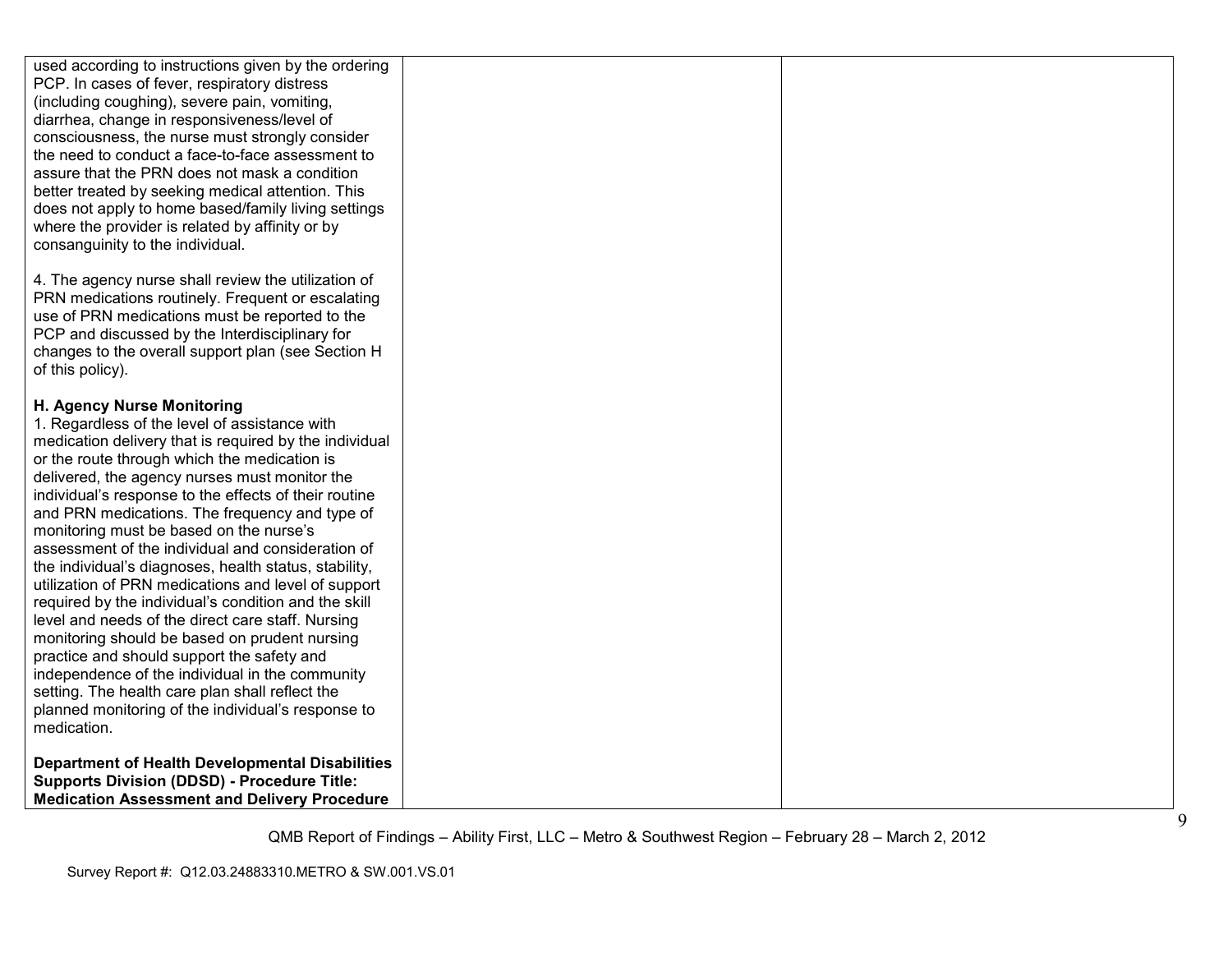| Eff Date: November 1, 2006                            |  |
|-------------------------------------------------------|--|
| C. 3. Prior to delivery of the PRN, direct support    |  |
| staff must contact the agency nurse to describe       |  |
| observed symptoms and thus assure that the PRN        |  |
| is being used according to instructions given by the  |  |
| ordering PCP. In cases of fever, respiratory distress |  |
| (including coughing), severe pain, vomiting,          |  |
| diarrhea, change in responsiveness/level of           |  |
| consciousness, the nurse must strongly consider       |  |
| the need to conduct a face-to-face assessment to      |  |
| assure that the PRN does not mask a condition         |  |
| better treated by seeking medical attention.          |  |
| (References: Psychotropic Medication Use Policy,      |  |
| Section D, page 5 Use of PRN Psychotropic             |  |
| Medications; and, Human Rights Committee              |  |
| Requirements Policy, Section B, page 4                |  |
| Interventions Requiring Review and Approval - Use     |  |
| of PRN Medications).                                  |  |
|                                                       |  |
| a. Document conversation with nurse including all     |  |
| reported signs and symptoms, advice given and         |  |
| action taken by staff.                                |  |
|                                                       |  |
| 4. Document on the MAR each time a PRN                |  |
| medication is used and describe its effect on the     |  |
| individual (e.g., temperature down, vomiting          |  |
| lessened, anxiety increased, the condition is the     |  |
| same, improved, or worsened, etc.).                   |  |
|                                                       |  |
|                                                       |  |
|                                                       |  |
|                                                       |  |
|                                                       |  |
|                                                       |  |
|                                                       |  |
|                                                       |  |
|                                                       |  |
|                                                       |  |
|                                                       |  |
|                                                       |  |
|                                                       |  |
|                                                       |  |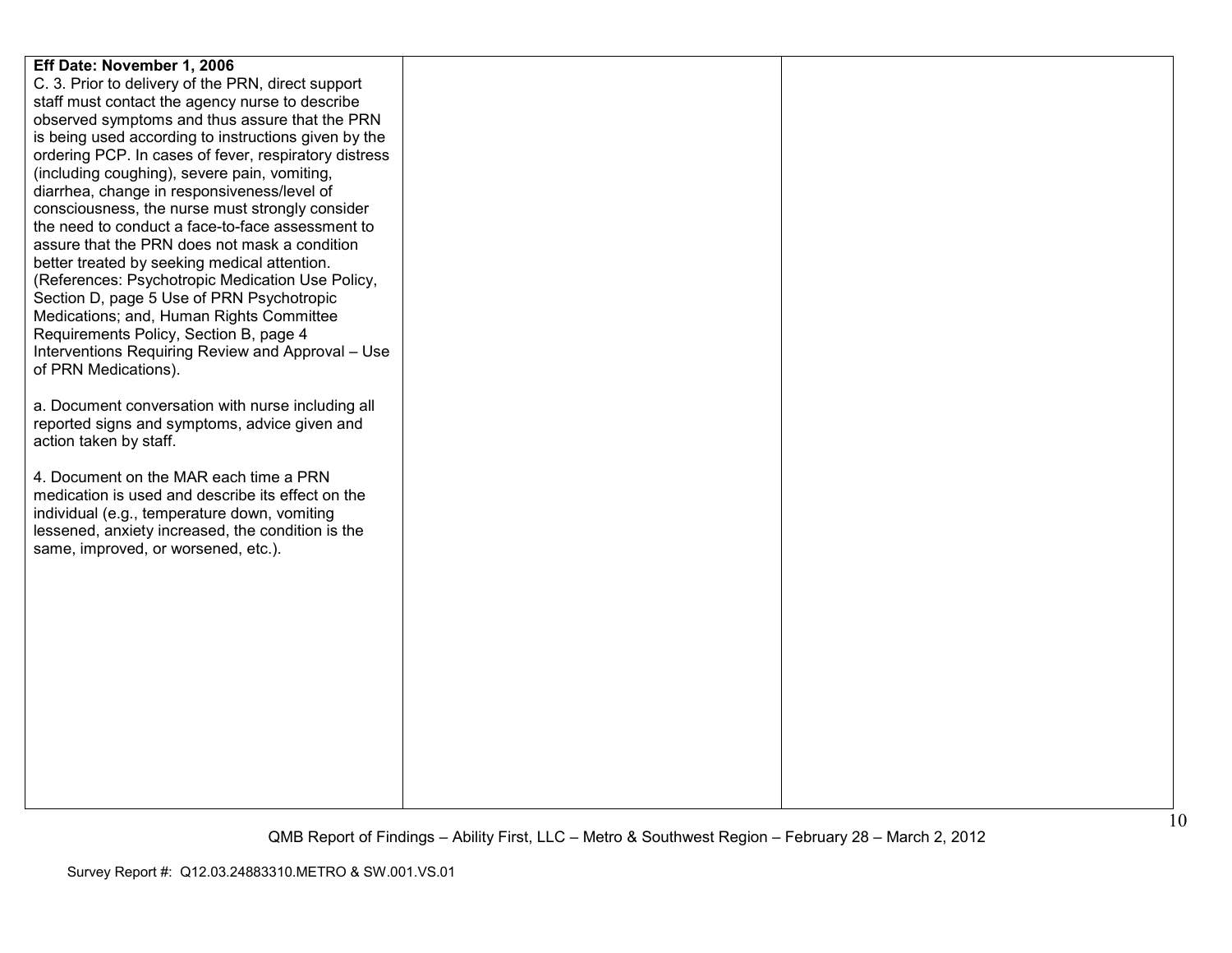| Tag # 6L25 (CoP) Residential Health &<br><b>Safety (Supported Living &amp; Family Living)</b>                                                                                                                                                                                                                                               | <b>Scope and Severity Rating: E</b>                                                                                                                                                                                                             | <b>Standard Level Deficiency</b>                                                                                                                                                              |
|---------------------------------------------------------------------------------------------------------------------------------------------------------------------------------------------------------------------------------------------------------------------------------------------------------------------------------------------|-------------------------------------------------------------------------------------------------------------------------------------------------------------------------------------------------------------------------------------------------|-----------------------------------------------------------------------------------------------------------------------------------------------------------------------------------------------|
| Developmental Disabilities (DD) Waiver Service<br>Standards effective 4/1/2007                                                                                                                                                                                                                                                              | Based on observation, the Agency failed to ensure<br>that each individual's residence met all                                                                                                                                                   | <b>Repeat Finding:</b>                                                                                                                                                                        |
| <b>CHAPTER 6. VIII. COMMUNITY LIVING</b><br><b>SERVICE PROVIDER AGENCY REQUIREMENTS</b><br>L. Residence Requirements for Family Living                                                                                                                                                                                                      | requirements within the standard for 9 of 11 Family<br>Living residences.                                                                                                                                                                       | Based on observation, the Agency failed to ensure<br>that each individual's residence met all requirements<br>within the standard for 3 of 7 Family Living                                    |
| <b>Services and Supported Living Services</b><br>(1) Supported Living Services and Family Living<br>Services providers shall assure that each                                                                                                                                                                                               | The following items were not found, not functioning<br>or incomplete:                                                                                                                                                                           | residences.<br>The following items were not found, not functioning or                                                                                                                         |
| individual's residence has:<br>(a) Battery operated or electric smoke detectors,                                                                                                                                                                                                                                                            | <b>Family Living Requirements:</b>                                                                                                                                                                                                              | incomplete:                                                                                                                                                                                   |
| heat sensors, or a sprinkler system installed in<br>the residence;<br>(b) General-purpose first aid kit;<br>(c) When applicable due to an individual's health                                                                                                                                                                               | • Accessible written procedures for emergency<br>evacuation e.g. fire and weather-related threats<br>(#1, 2, 6 & 9)                                                                                                                             | <b>Family Living Requirements:</b><br>• Accessible written procedures for the safe storage                                                                                                    |
| status, a blood borne pathogens kit;<br>(d) Accessible written procedures for emergency<br>evacuation e.g. fire and weather-related                                                                                                                                                                                                         | • Accessible written procedures for the safe storage<br>of all medications with dispensing instructions for<br>each individual that are consistent with the                                                                                     | of all medications with dispensing instructions for<br>each individual that are consistent with the Assisting<br>with Medication Administration training or each<br>individual's ISP (#3 & 4) |
| threats;<br>(e) Accessible telephone numbers of poison<br>control centers located within the line of sight of<br>the telephone;                                                                                                                                                                                                             | Assisting with Medication Administration training<br>or each individual's ISP (#1, 2, 3, 4, 6, 8, 9, 10 &<br>11)                                                                                                                                | • Accessible written procedures for emergency<br>placement and relocation of individuals in the event<br>of an emergency evacuation that makes the                                            |
| Accessible written documentation of actual<br>(f)<br>evacuation drills occurring at least three (3)<br>times a year. For Supported Living evacuation<br>drills shall occur at least once a year during<br>each shift;                                                                                                                       | • Accessible written procedures for emergency<br>placement and relocation of individuals in the<br>event of an emergency evacuation that makes the<br>residence unsuitable for occupancy. The<br>emergency evacuation procedures shall address, | residence unsuitable for occupancy. The<br>emergency evacuation procedures shall address,<br>but are not limited to, fire, chemical and/or<br>hazardous waste spills, and flooding (#4 & 6)   |
| (g) Accessible written procedures for the safe<br>storage of all medications with dispensing<br>instructions for each individual that are<br>consistent with the Assisting with Medication<br>Administration training or each individual's ISP;<br>and                                                                                      | but are not limited to, fire, chemical and/or<br>hazardous waste spills, and flooding (#1, 2, 4, 6 &<br>9)                                                                                                                                      |                                                                                                                                                                                               |
| (h) Accessible written procedures for emergency<br>placement and relocation of individuals in the<br>event of an emergency evacuation that makes<br>the residence unsuitable for occupancy. The<br>emergency evacuation procedures shall<br>address, but are not limited to, fire, chemical<br>and/or hazardous waste spills, and flooding. |                                                                                                                                                                                                                                                 |                                                                                                                                                                                               |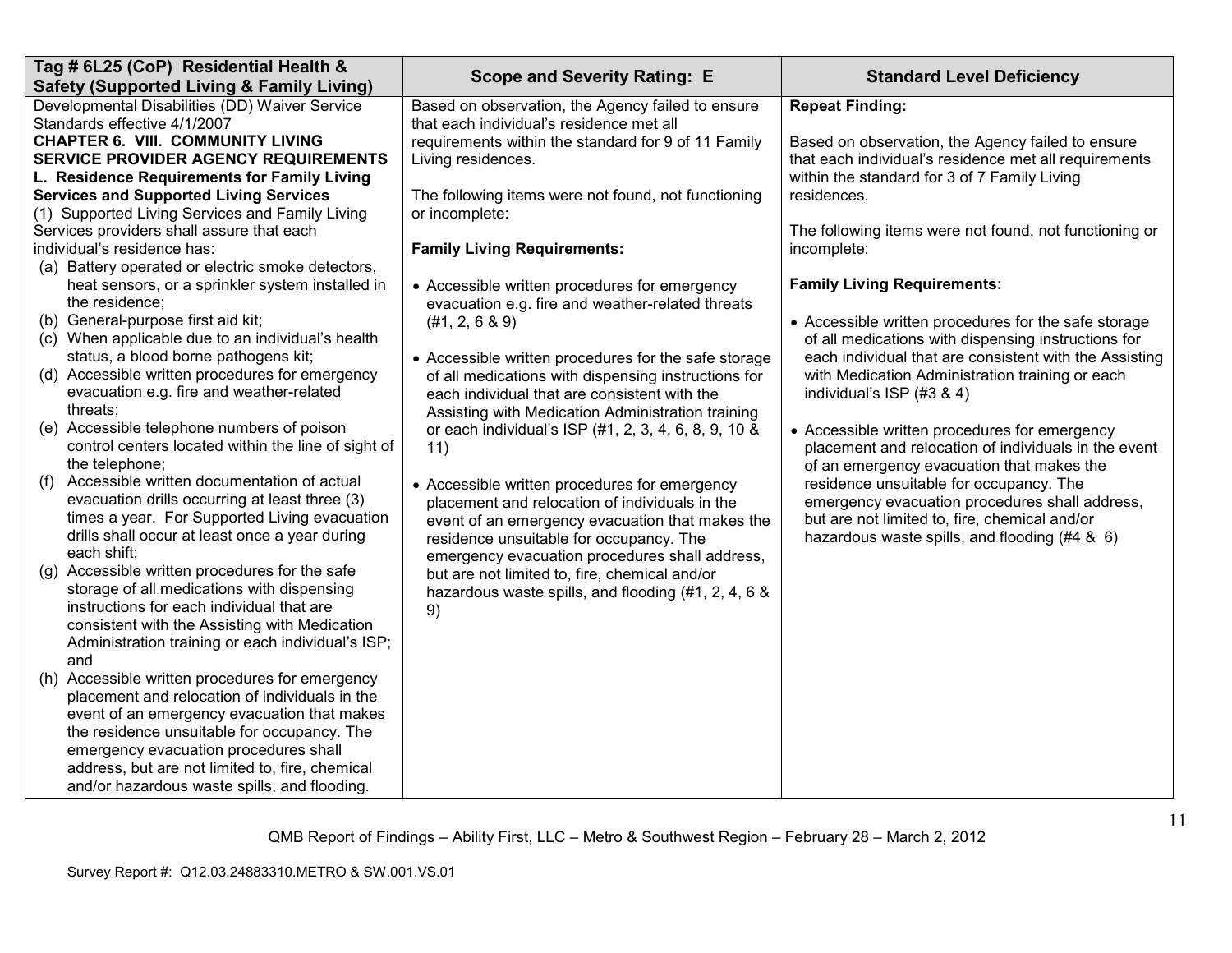| <b>Standard of Care</b>                                                   | July 11 - 14, 2011 Deficiencies | <b>February 28 - March 2, 2012</b><br>Verification Survey - New and Repeat<br><b>Deficiencies</b> |
|---------------------------------------------------------------------------|---------------------------------|---------------------------------------------------------------------------------------------------|
| Tag # 1A08 Agency Case File                                               | Scope and Severity Rating: B    | Completed                                                                                         |
| Tag # 1A11.1 (CoP) Transportation Training                                | Scope and Severity Rating: D    | Completed                                                                                         |
| Tag # 1A15.2 & 5109 - Healthcare<br>Documentation                         | Scope and Severity Rating: D    | Completed                                                                                         |
| Tag # 1A26 (CoP) COR / EAR                                                | Scope and Severity Rating: D    | Completed                                                                                         |
| Tag # 1A28.1 (CoP) Incident Mgt. System -<br><b>Personnel Training</b>    | Scope and Severity Rating: D    | Completed                                                                                         |
| Tag # 1A28.2 (CoP) Incident Mgt. System -<br>Parent/Guardian Training     | Scope and Severity Rating: D    | Completed                                                                                         |
| Tag # 1A37 Individual Specific Training                                   | Scope and Severity Rating: D    | Completed                                                                                         |
| Tag # 6L06 (CoP) - FL Requirements                                        | Scope and Severity Rating: D    | Completed                                                                                         |
| Tag # 6L13 (CoP) - CL Healthcare Regts.                                   | Scope and Severity Rating: E    | Completed                                                                                         |
| Tag # 1A32 & 6L14 (CoP) ISP Implementation                                | Scope and Severity Rating: D    | Completed                                                                                         |
| Tag # 6L14 Residential Case File                                          | Scope and Severity Rating: E    | Completed                                                                                         |
| Tag # 6L17 Reporting Requirements<br>(Community Living Quarterly Reports) | Scope and Severity Rating: A    | Completed                                                                                         |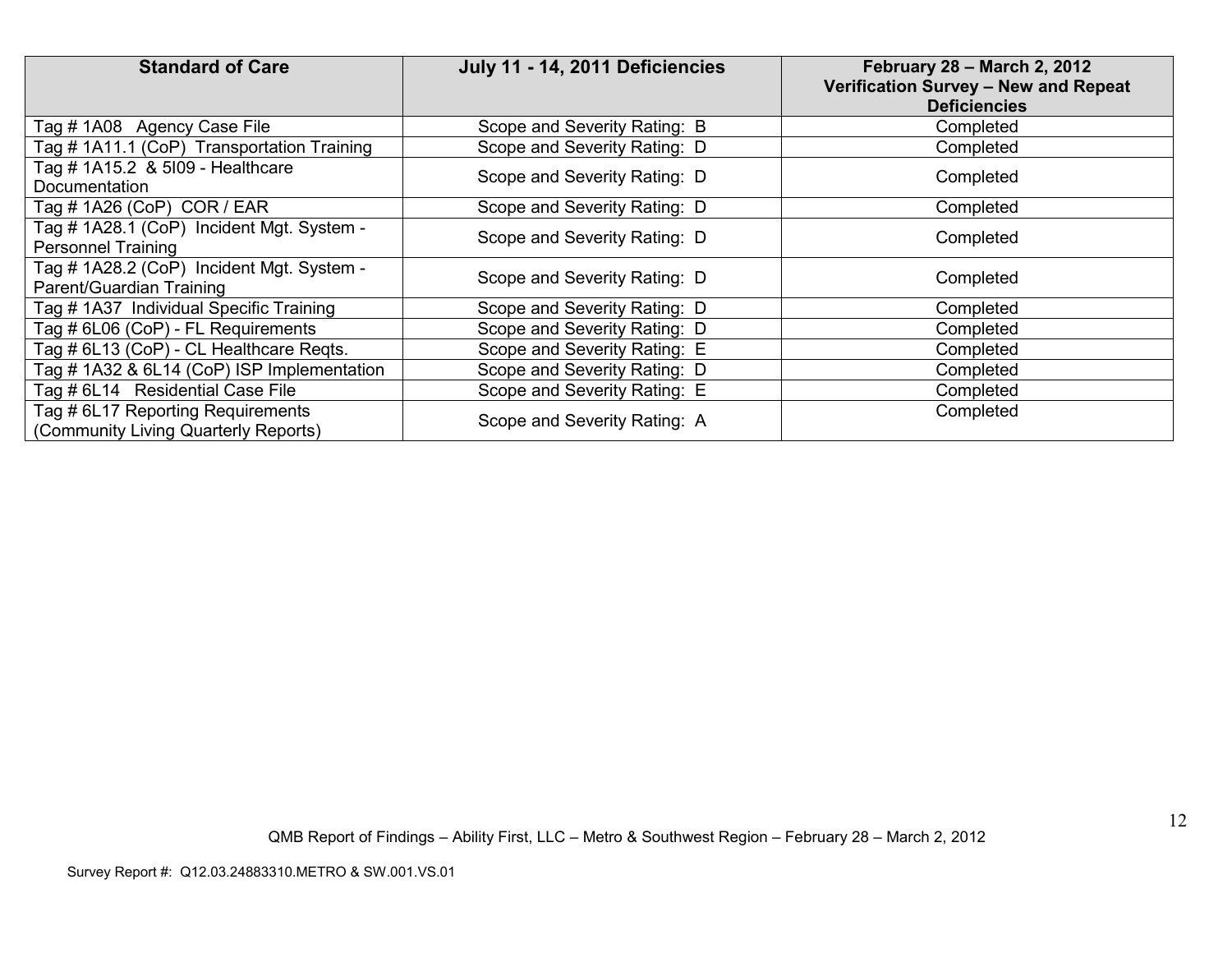

CATHERINE D. TORRES, M.D., CABINET SECRETARY

SUSANA MARTINEZ, GOVERNOR

Date: May 14, 2012

| To∶        | Patrick Garrity, Executive Director |
|------------|-------------------------------------|
| Provider:  | Ability First, LLC                  |
| Address:   | 2403 San Mateo Blvd W-6             |
| State/Zip: | Albuquerque, New Mexico 87110       |

E-mail Address: ability1st@aol.com

| Region:              | Metro & Southwest                                     |
|----------------------|-------------------------------------------------------|
| Routine Survey:      | July $11 - 14$ , 2011                                 |
| Verification Survey: | February $28 -$ March 2, 2012                         |
| Program Surveyed:    | Developmental Disabilities Waiver                     |
| Service Surveyed:    | Community Living (Family Living & Independent Living) |

Dear Mr. Garrity,

The Division of Health Improvement/Quality Management Bureau has received, reviewed and approved the supporting documents you submitted for your Plan of Correction. The documents you provided verified that all previously cited survey Deficiencies have been corrected. Also the documents submitted to the IRC have been reviewed and accepted as sufficient.

#### **The QMB Plan of Correction process is now complete.**

**Furthermore, your agency is now determined to be in Compliance with all Conditions of Participation.** 

To maintain ongoing compliance with standards and regulations, continue to use the Quality Assurance (self-auditing) processes you described in your Plan of Correction.

QMB Report of Findings – Ability First, LLC – Metro & Southwest Region – February 28 – March 2, 2012

Survey Report #: Q12.03.24883310.METRO & SW.001.VS.01